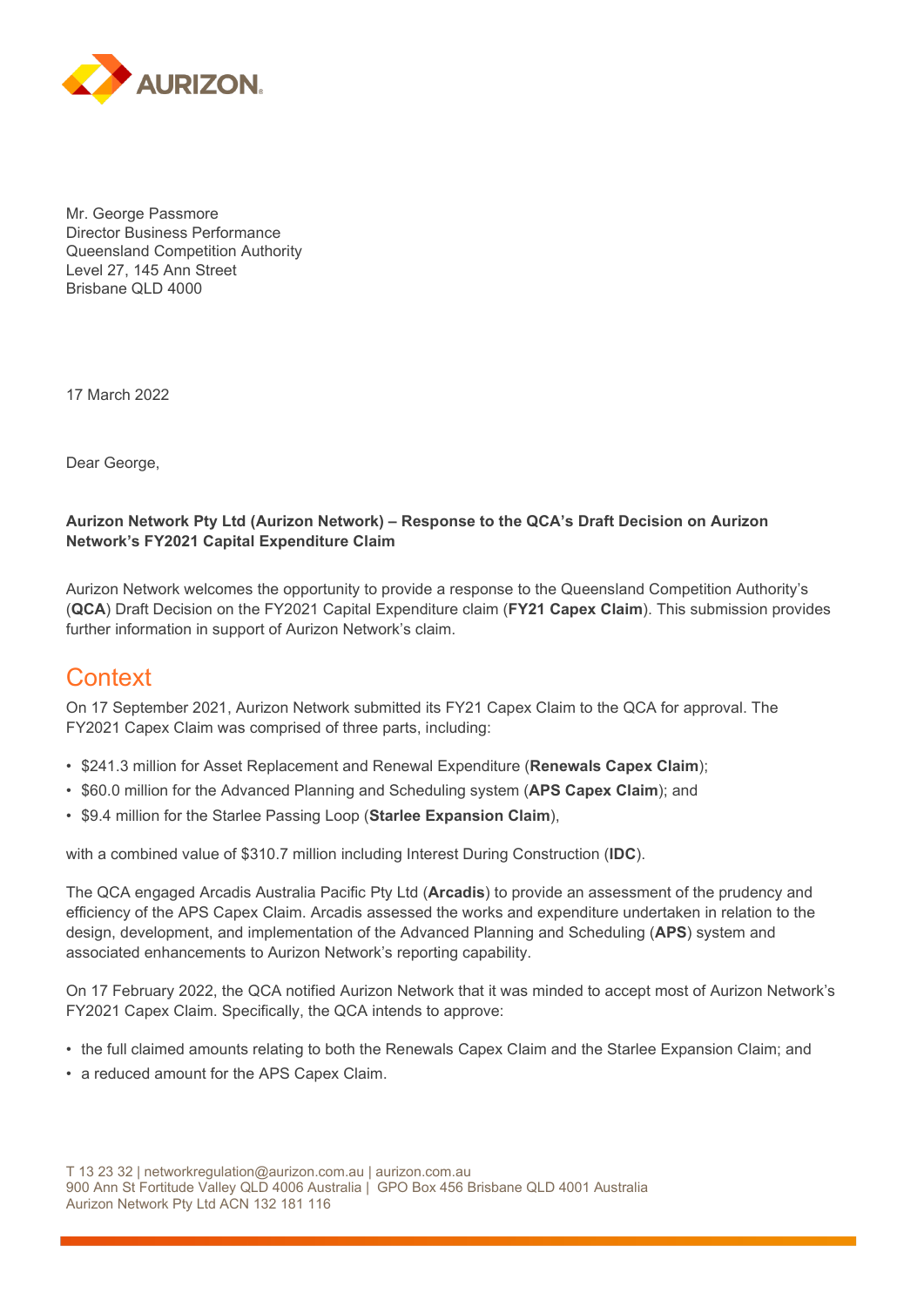The QCA is currently considering refusing to approve amounts (totalling \$5.9 million) in relation to the APS Capex Claim, stating that these amounts are either not justified, or attributable to inefficient practices. These amounts include:

- payments totalling \$3.2 million, which relate to scope changes throughout the project that require further justification (**Amount 1**); and
- extension of time payments made to the principal contractor (**GE**) (**Amount 2**). The QCA Draft Decision identifies this as a process inefficiency, noting that GE appears to have committed to a fixed price delivery by an agreed date and GE's inability to deliver is clearly documented.

Notwithstanding the delays encountered during the development and delivery of APS, Aurizon Network maintains that the above amounts are prudent and efficient in the context of an information and communications technology (**ICT**) project of this scale and complexity. Aurizon Network confirms that the amounts in question relate to costs associated with the detailed design, implementation and acceptance testing of functionality enhancements and improvements required to meet the needs of system users and to achieve the project objectives, i.e. modernised and improved planning and scheduling outcomes for the Central Queensland Coal Network (**CQCN**).

Furthermore, in light of the challenges faced by Aurizon Network in relation to the project's complexity, Aurizon Network acted appropriately by

ultimately amending the delivery model,

governance and processes to drive the project to completion.

The remainder of this submission provides further information in support of Aurizon Network's expenditure which the QCA is considering refusing to approve for inclusion into the Regulatory Asset Base (**RAB**). For clarity, Aurizon Network is not providing any further information in relation to either the Renewals Capex Claim or the Starlee Expansion Claim Draft Decisions.

# Amount 1: Reductions totalling \$3.2 million

The Arcadis assessment report<sup>[1](#page-1-0)</sup> identifies that expenditure of approximately \$8.1 million is associated with 'vendor scope contingency'. Arcadis has viewed this to be associated solely with scope changes that were necessary to comply with requirements introduced in the UT5 Access Undertaking. Arcadis states that there were no documented changes in scope through the project apart from UT5, resulting in the inability to determine the validity of the additional amount identified.

Aurizon Network disagrees with Arcadis' assessment, and notes that the need for additional works was outlined in the Pluto Project Completion Report.<sup>[2](#page-1-1)</sup> This refers not only to changes in the regulatory environment and associated project scope, but also to the challenges faced as a result of the complexity and bespoke nature of the project. Furthermore, the replacement of GE's subcontractor (SolveIT) did impact design timelines and design effort, because changes had to be made to accommodate a different underlying product, i.e. SolveIT's underlying product was different from that of the sub-contractor who replaced it, Quintiq Pty Ltd. This ultimately resulted in a number of variation requests being raised in the development and implementation of the project.

<span id="page-1-0"></span><sup>1</sup> Arcadis (2022), Part B: Aurizon Network Capital Expenditure Claim 2020-21, Advanced Planning and Scheduling (APS) system, February, pg. 27

<span id="page-1-1"></span><sup>2</sup> Aurizon Network (2021), Pluto Project Completion Report, pg. 20.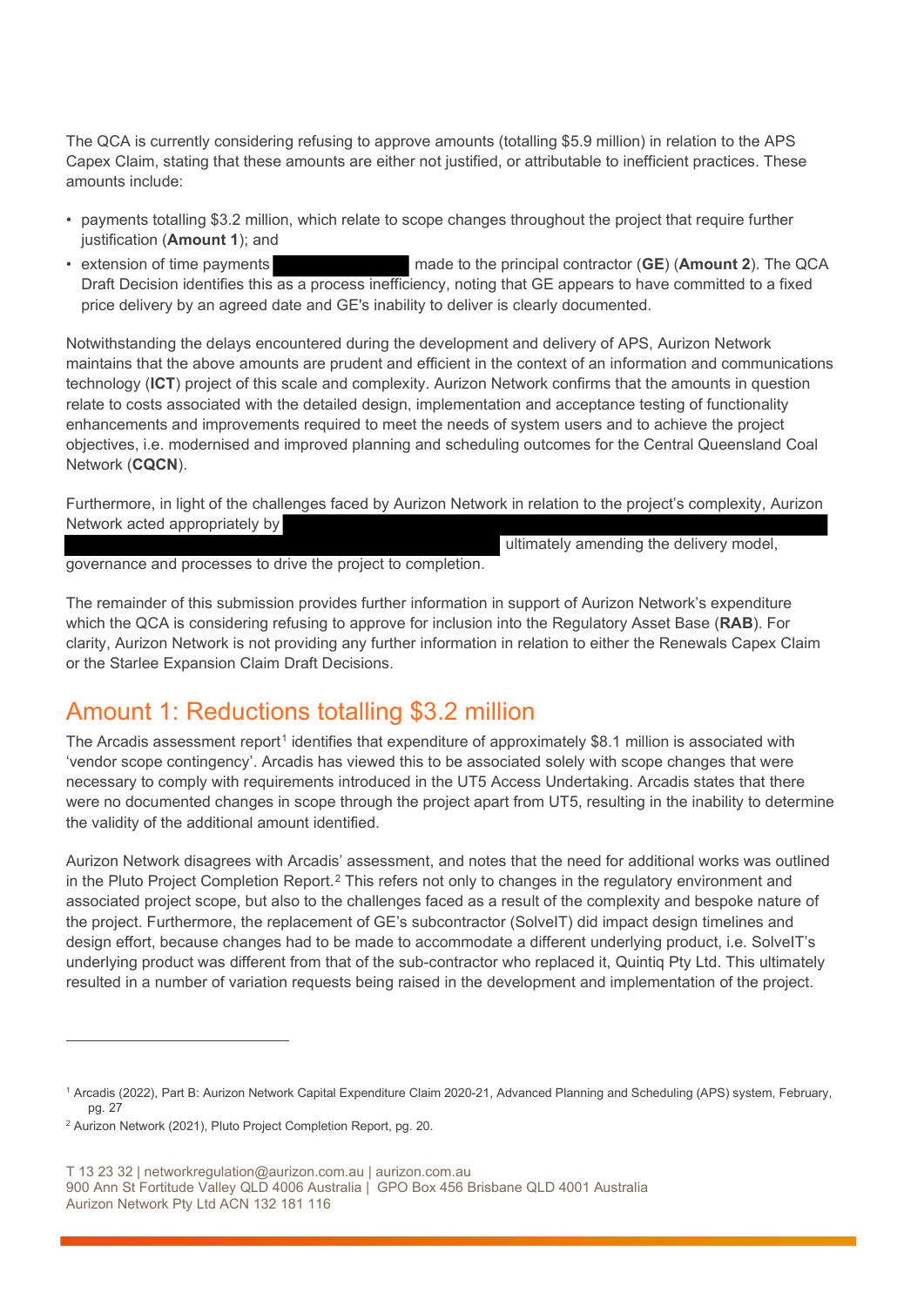### **The contractual arrangements include variation provisions**

IT service agreements typically include variation clauses which provide a defined mechanism to allow a degree of flexibility where project requirements change. Variation clauses encourage parties to ensure that any variations to the contract are documented and authorised. This in turn minimises inadvertent or informal variations and helps to avoid disputes.

It should be noted that when developing and implementing complex ICT projects, such as Project Pluto, it is difficult to understand, design for and control every potential aspect or scenario that may be encountered. Like any major project, additional changes or requirements may be identified and requested once subject matter experts or end users of the software commence testing / use of the system, or as a result of learnings / maturation of business processes.[3](#page-2-0)

Aurizon Network confirms that the contractual arrangements with GE included provisions for "Variations to Services or Software". Aurizon Network has paraphrased some of the relevant variation contractual provisions below:

- Aurizon Network may request that the contractor perform a variation and, following a joint discussion to determine technical feasibility, the contractor would perform that variation;
- Before commencing work on a variation:
	- the contractor must first receive a request from Aurizon Network or have submitted a request to review a proposed variation to Aurizon Network;
	- the contractor must notify Aurizon Network as to whether the variation will result in a change to the charges (to be mutually discussed and agreed); and
	- Aurizon Network must have agreed to the revised charges.
- The contractor is not entitled to any claim to the extent a variation results from:
	- the contractor being in material breach of the agreement;
	- a direction requiring that documentation, software or services which doesn't comply with the agreement be changed to comply with the agreement; or
	- wilful misconduct or negligent act or omission of the contractor or personnel.[4](#page-2-1)

Aurizon Network notes that the QCA has previously reviewed Project Pluto's change management process as part of the FY2016 capital expenditure claim relating to Movement Planner. Aurizon Network notes that all variation expenditure associated with Movement Planner was approved for inclusion into the RAB.

### **Nature of the variations associated with the costs that the QCA is considering refusing to approve**

In addition to the scope changes that were necessary to comply with requirements introduced in the UT5 Access Undertaking, Aurizon Network confirms that it required a number of variations to be made to the software over the life of the project. A well-defined process was implemented to govern variation requests, which were documented via change requests or 'Requests for Service'. The nature of the variations in question by the QCA relate to:

<span id="page-2-0"></span><sup>&</sup>lt;sup>3</sup> Aurizon Network (2021), Pluto Project Completion Report, pg. 21.

<span id="page-2-1"></span><sup>4</sup> Aurizon (2012), IT Services Agreement, Contract ISD970, Clause 15 Variations to Services or Software.

T 13 23 32 | networkregulation@aurizon.com.au | aurizon.com.au

<sup>900</sup> Ann St Fortitude Valley QLD 4006 Australia | GPO Box 456 Brisbane QLD 4001 Australia Aurizon Network Pty Ltd ACN 132 181 116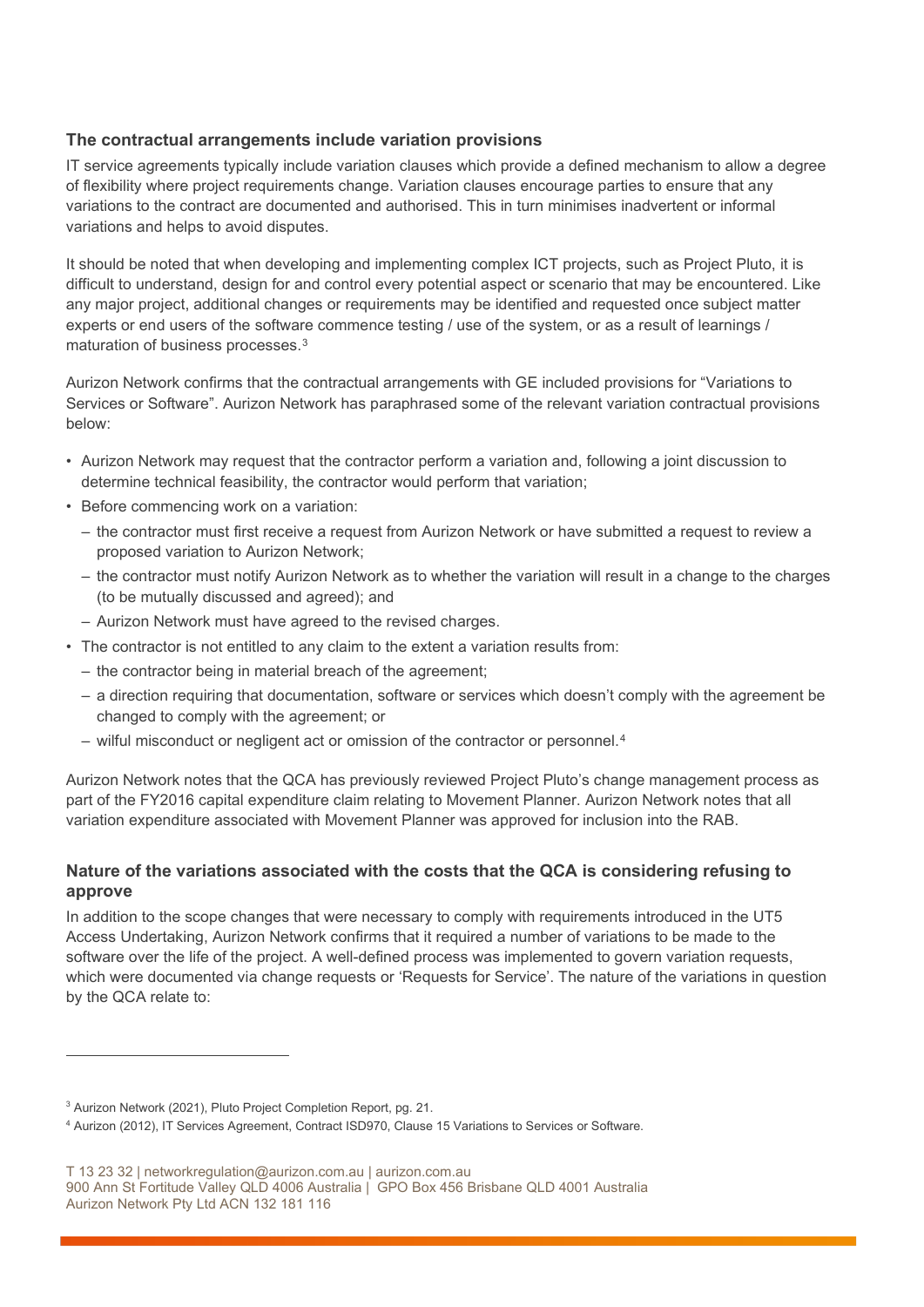- software enhancements or refinements (including additional functionality required to meet the operating paradigms and complexities of the CQCN, to improve usability and to promote data integrity); and
- the detailed design and associated testing effort to validate the design for the APS solution.

Following discussions with the contractor in relation to each variation request, which included some preliminary design work and an assessment of whether the variation would result in a change to charges (for either the contractor, Aurizon Network or both parties in accordance with the terms of the contract), Aurizon Network would then decide whether to proceed with the change, or not.

If the decision was made to proceed with the works, the additional costs associated with these variations would be endorsed and invoiced following delivery.

### **Examples of variation items**

Aurizon Network has provided a list and high-level description of a selection of activities that were associated with the costs that the QCA is considering refusing to approve. These are provided in Appendix 1 below.

Aurizon Network confirms that the variation items that were requested relate to functionality that was required to ensure that the system can best meet user requirements and achieve the overall project objectives. Aurizon Network maintains that this expenditure was prudent and efficient and that any additional costs associated with the variations were determined in accordance with the contractual arrangements. As a result, Aurizon Network considers that the QCA should approve all associated Amount 1 expenditure for inclusion into the RAB.

# Amount 2: Extension of time payments

The Arcadis assessment report[5](#page-3-0) questions the prudency of the Extension of Time (**EOT**) expenditure , citing the inability of the Principal Contractor and approved subcontractor to deliver the product on time and under a fixed price delivery.

Aurizon Network acknowledges that the project delivery timeframes were impacted by challenges relating to the complexity of the solution that was required for the CQCN, and the impact that this ultimately had on the timely delivery of Project Pluto. Aurizon Network's APS Capex Claim made it clear that the software was not available as an off the shelf solution that could be applied directly to the CQCN. Aurizon Network also requested variations during the project as a result of learnings during testing and as business processes matured and evolved to meet the requirements of the CQCN End Users including the preservation of Committed Capacity. As a consequence, despite the design effort that went into developing the required software, delays to the project schedule were incurred. Nevertheless, Aurizon Network considers that its approach of requesting variations during the development of the project was a more cost effective and efficient solution than the alternative, which would have meant implementing an incomplete solution and relying on a multitude of patches / software updates post implementation.

It is also important to note that while Aurizon Network did incur additional costs associated with variations that it had requested, the documentation provided to the QCA in support of the APS Capex Claim identifies that the schedule delays that were caused by GE and its subcontractor resulted in "GE incurring its own cost over runs, which are likely to be significantly higher than Aurizon's."<sup>[6](#page-3-1)</sup> While Aurizon Network was notified that GE would be

<span id="page-3-0"></span><sup>5</sup> Arcadis (2022), Part B: Aurizon Network Capital Expenditure Claim 2020-21, Advanced Planning and Scheduling (APS) system, February, pg. 27

<span id="page-3-1"></span><sup>6</sup> Aurizon Network (2016), Additional Funds/Change of Scope Approval Request, pg. 4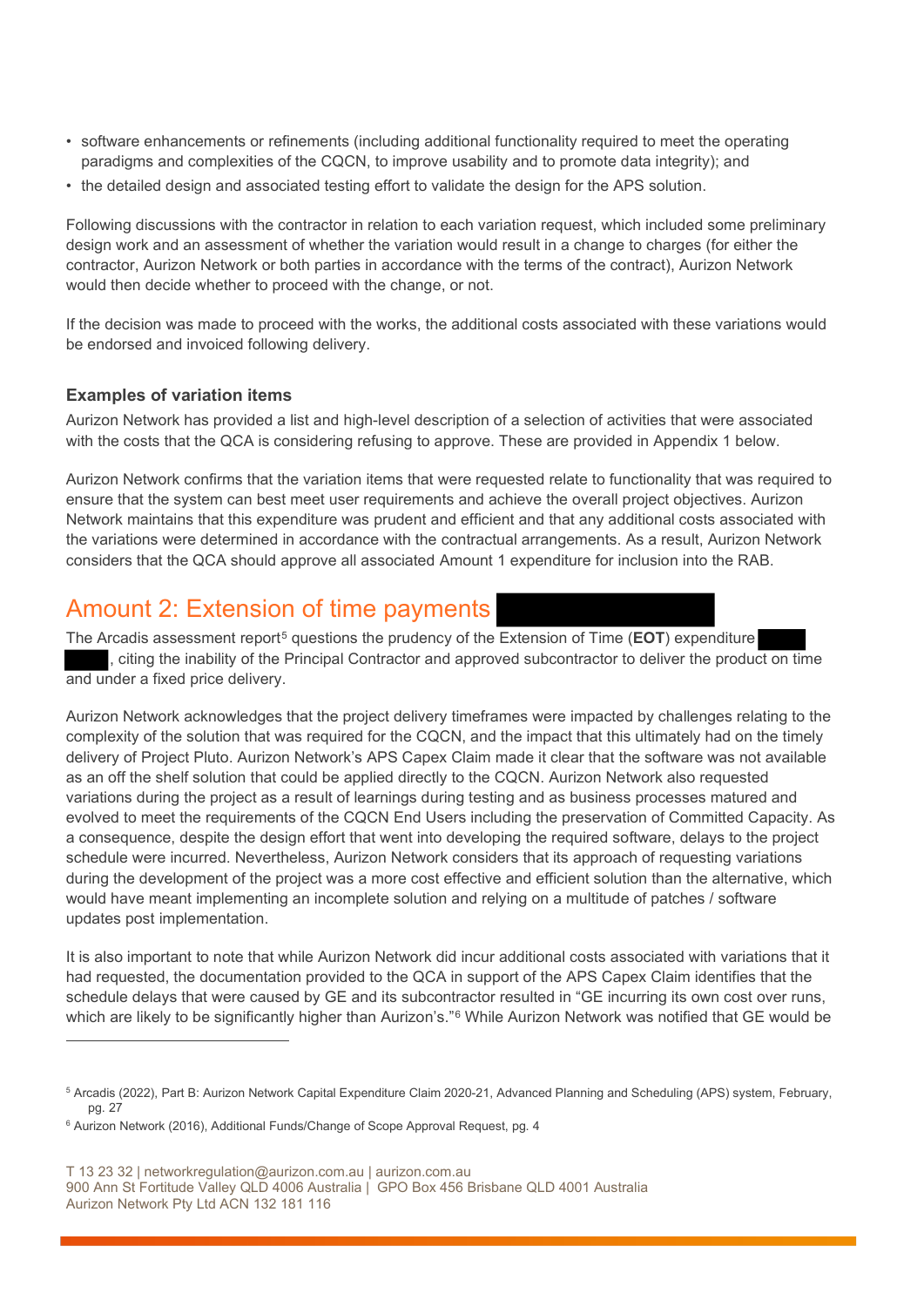incurring its own costs, the full extent of GE's own cost overruns has not been communicated to Aurizon Network. For clarity, costs associated with delays caused by GE and its subcontractor do not form part of the APS Capex Claim.

#### **The contractual arrangements include Extension of Time provisions**

EOT provisions are a common feature of IT service agreements and recognise that delays can happen (for a number of reasons) during a project. If a delay is not caused by the contractor, the contractor may be entitled to make an EOT claim with respect to the project schedule and seek compensation where additional costs are incurred as a result of external factors that are beyond its control. EOT provisions also protect the client, providing a mechanism whereby both parties can seek to agree a variation to the project schedule and cost, rather than being in breach of the contract allowing the contractor to terminate the contract.

The contractual arrangements between Aurizon and GE include provisions that permit the contractor to submit an EOT for any milestone or deliverable, subject to certain conditions. These conditions include, but are not limited to instances where:

- the contractor has been delayed in performance or delivery by an act or omission of Aurizon; or
- an extension is required as a result of a variation requested by Aurizon.<sup>[7](#page-4-0)</sup>

In the event that the delay affects the contractor's ability to perform its obligations, there is an opportunity for the contractor to submit a claim for an EOT. The EOT claim outlines amongst other things, the duration of the extension required, and if granted, variations to pricing that are to be determined in accordance with the contract.

#### **Nature of the EOT payments that the QCA is considering refusing to approve**

Further information on the basis for each EOT is documented in respective change requests,

The EOT payments made by Aurizon Network to GE relate to two matters:

Aurizon Network notes that the root cause of the two EOTs were linked to the addition of functionality enhancements and system improvements required by Aurizon Network, and a desire to meet Customer expectations to maximise throughput in the weeks leading up to the end of FY2016.

| below. | . Aurizon Network has provided a brief summary of each EOT |
|--------|------------------------------------------------------------|
|        |                                                            |
|        |                                                            |
|        |                                                            |
|        |                                                            |

<span id="page-4-0"></span><sup>7</sup> Aurizon (2012), IT Services Agreement, Contract ISD970, Clause 15.5 Extensions of Time.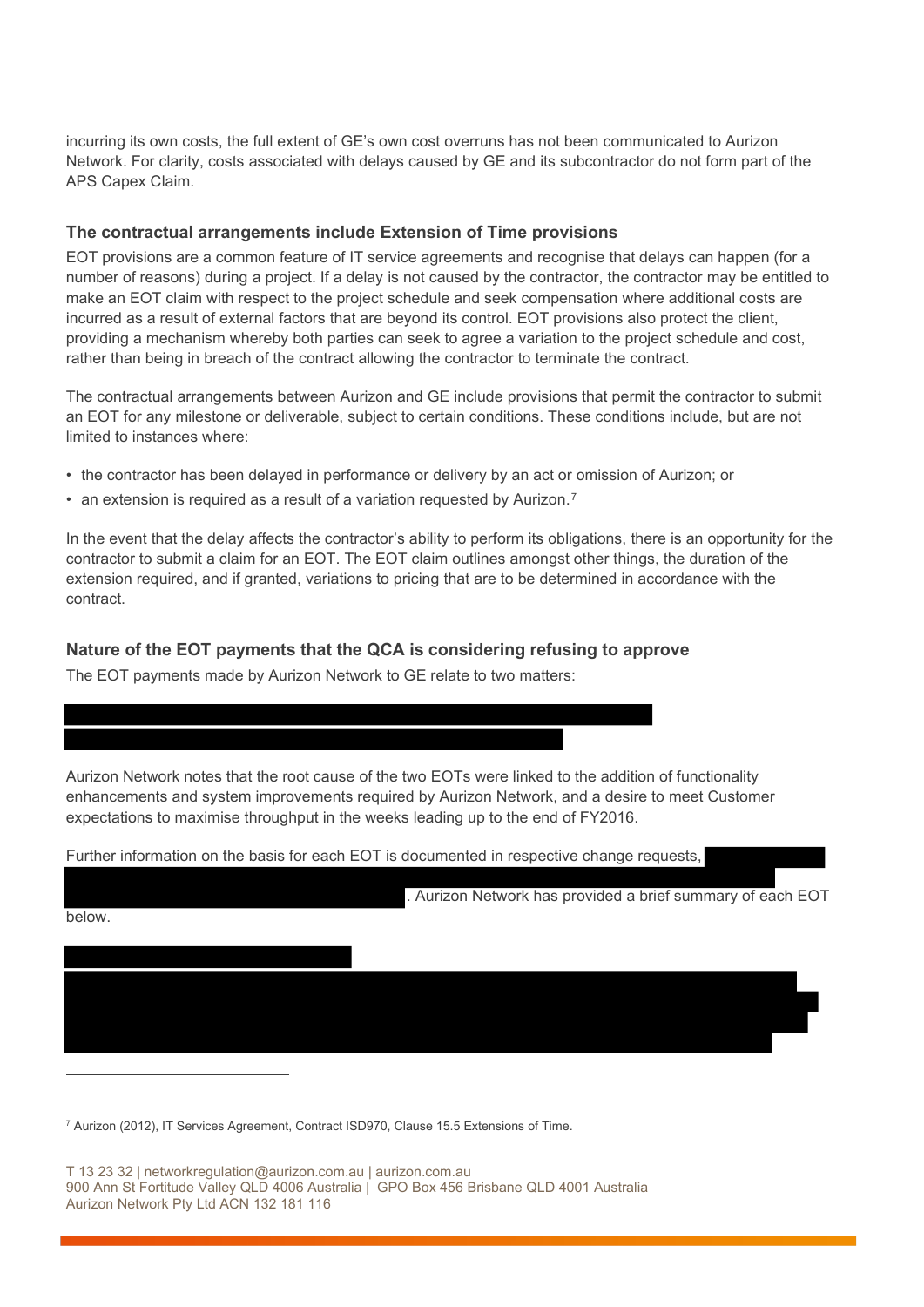

Aurizon Network notes that in its APS Capex Claim, a voluntary deduction of approximately \$0.8m has already been applied to the IDC calculations, in recognition of delays to the project . The state of the project . If the QCA is not minded to approve costs associated with this EOT for inclusion into the RAB, Aurizon Network requests that the QCA recognise the value that Aurizon Network has already removed as an offset, i.e. Aurizon Network should not be penalised twice.



In light of the above circumstances, Aurizon Network considers that the EOT payments (Amount 2 expenditure) are prudent and should be approved by the QCA.

# **Conclusion**

Aurizon Network reiterates that the amounts that the QCA is currently considering refusing to approve relate to prudent expenditure incurred to ensure that the software meets the needs of the CQCN and delivers a modernised solution capable of delivering improved planning and scheduling outcomes.

Aurizon Network notes that:

- payments totalling \$3.2 million, were associated with variations requested by Aurizon Network to improve and enhance functionality and usability of the software; and
- EOT payments were made to GE as a result of delays attributable to Aurizon Network's requests:
	- for additional system enhancements; and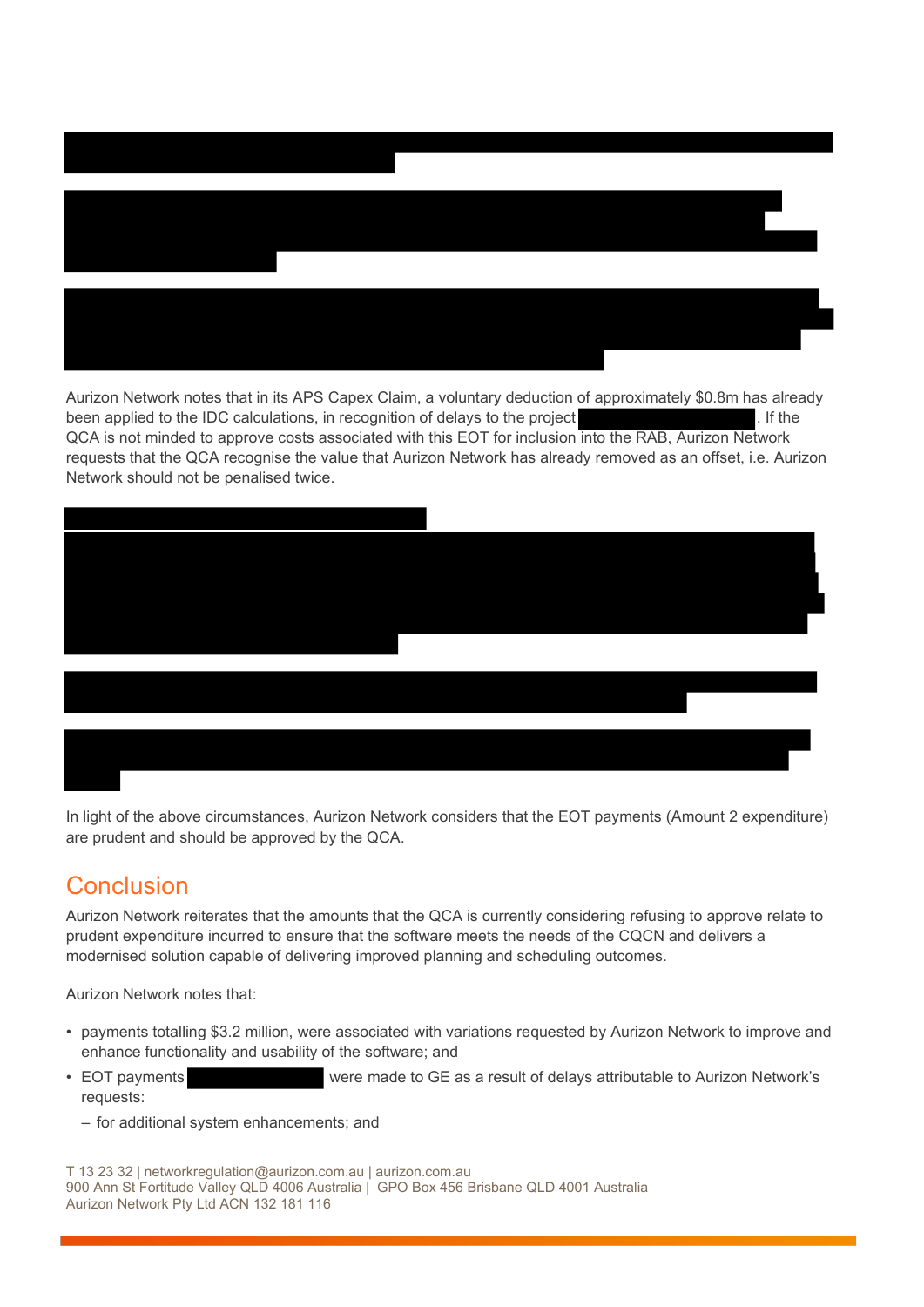– to provide Customers with an opportunity to maximise throughput in the final weeks of FY2016.

Aurizon Network requests that the QCA considers the additional information provided by Aurizon Network in making its final decision on the APS Capex Claim.

If you have any questions in relation to this correspondence or require any further information pertaining to the FY2021 APS Capex Claim, please do not hesitate to contact Michael Bray via email [Michael.Bray@aurizon.com.au](mailto:Michael.Bray@aurizon.com.au) 

Yours sincerely

1

Jon Windle Manager Regulation Aurizon Network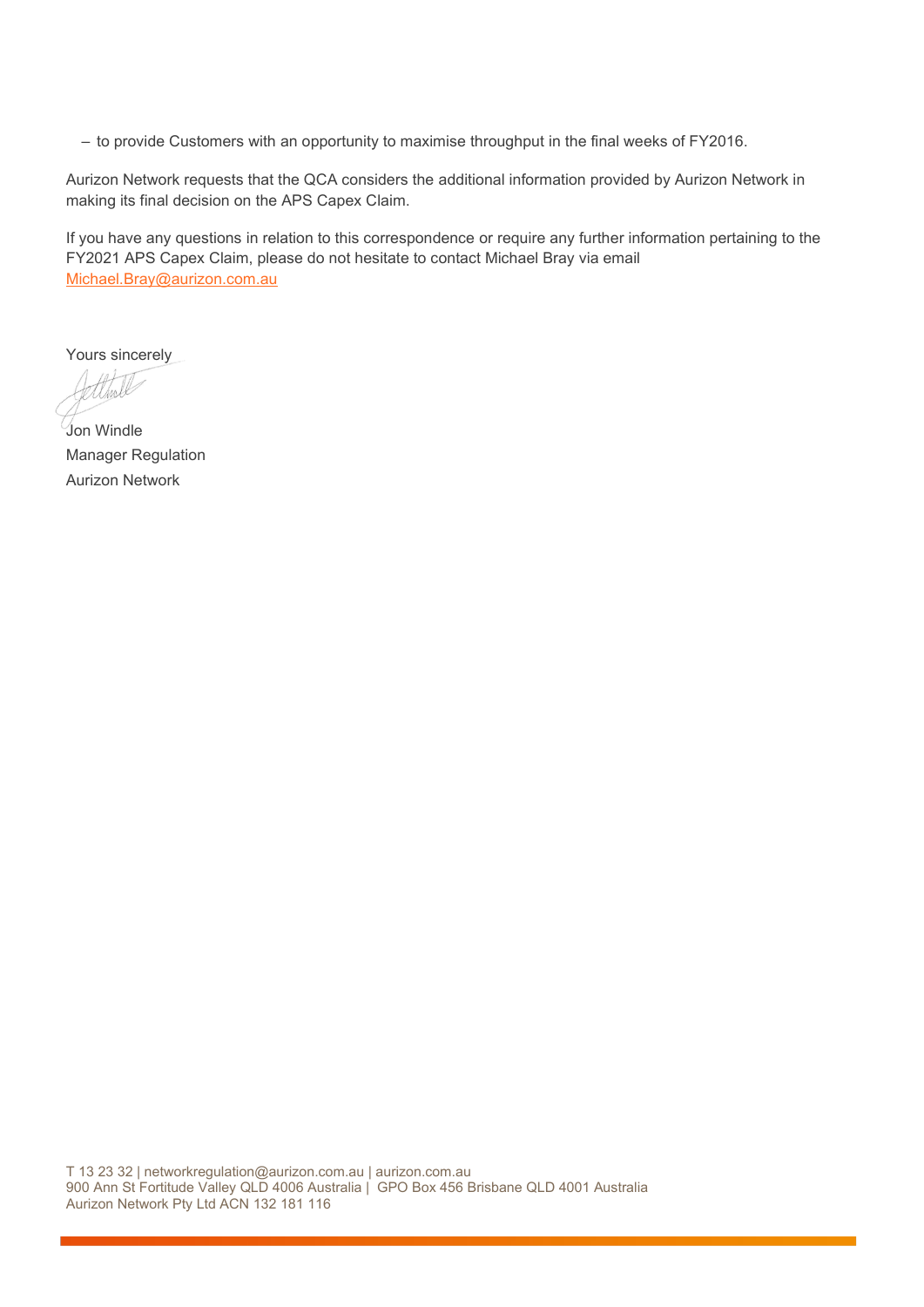# Appendix 1: Description of Scope Variations

The following table provides a description of the nature of the scope variations associated with the costs the QCA is considering to refuse to approve. These costs associated with these activities relate to functionality enhancements, system improvements and detailed design works.

| Table 1 Selection of activities that are associated with the 'Scope Variations' cost |  |
|--------------------------------------------------------------------------------------|--|
|--------------------------------------------------------------------------------------|--|

| <b>Variations</b>                                      | <b>Description</b>                                                                                                                                                                                                                                                                                                                                                                                                                                                                                                                                                                                         |
|--------------------------------------------------------|------------------------------------------------------------------------------------------------------------------------------------------------------------------------------------------------------------------------------------------------------------------------------------------------------------------------------------------------------------------------------------------------------------------------------------------------------------------------------------------------------------------------------------------------------------------------------------------------------------|
| <b>TSE Buckets</b>                                     | Design allowed TSE Contracts to have TSE Obligated and TSE Forecast values allocated and adjusted for Financial Year, Monthly, Weekly and<br>Daily time buckets. Initially, there was no link between these different time buckets, meaning that calculations and adjustments of TSE allocations<br>between the different bucket types did not automatically adjust the other (related) bucket types for the associated contract.                                                                                                                                                                          |
|                                                        | This change was requested to ensure the accuracy of TSE allocations for TSE Obligated / Forecast values and to ensure that they did not become<br>out of sync within the system and lead to inaccurate and contradictory demand vs capacity outcomes.                                                                                                                                                                                                                                                                                                                                                      |
| <b>Capacity Calculations</b>                           | Variations to capacity calculation to recognise asset activity outages which overlap in both time and space within the defined Traffic Channels<br>(master data for the capacity model), rather than asset activity outages which only overlap in time within the defined Traffic Channels.<br>This variation related to the calculation of the direct constrained capacity on a Traffic Channel which was initially defined incorrectly.                                                                                                                                                                  |
| <b>Track Manager Train</b><br><b>Ownership Rules</b>   | Train services can be scheduled through multiple adjoining track manager's territory. To ensure integrity of the data, a 'Scheduling Track Manager'<br>attribute is applied when the train is created in each track manager's system and processing rules are applied as to how the adjoining track<br>manager can edit the train. These ownership rules were not originally included in the proposed Quintiq solution, and the existing scheduling<br>interface to Queensland Rail to allow scheduling through adjoining track manager territory could not be supported without the requested change.     |
| Journey Order Import<br>File                           | Complete TSE Contract and Journey Order information was required when creating a full Journey/Train. This was not supported by the initial<br>design and a change was required to ensure the Intermediate Train Graph could be prepared within the required regulatory timeframes.                                                                                                                                                                                                                                                                                                                         |
| Determining Direction of<br>Travel                     | There are a number of locations on the Aurizon Network where a train is considered to change direction as either the Up or Down direction. To aid<br>in safe working, Aurizon Network utilises odd or even numbering to represent which direction the train is travelling between locations. These<br>direction changes can occur may times within a single train as they are based on route. Direction of travel was initially applied at the service<br>template, and subsequently applied to the train, however, this did not allow for directional changes over the course of a single train schedule. |
|                                                        | This change was proposed to avoid creating a potentially high impact functional restriction relating to how trains are created by Aurizon Network. It<br>also avoided the need to change numerous other Aurizon Network and customer applications and reporting tools.                                                                                                                                                                                                                                                                                                                                     |
| <b>Identifying Timing Nodes</b>                        | Actual times for each station were to applied and recorded from ViziRail. Within ViziRail, the timing node is nominated against the topology. Initial<br>solution was restricted to only one timing node nominated per station. To ensure reporting integrity, Aurizon Network required the ability to<br>consistently nominate specific nodes as timing nodes to be utilised by all trains travelling through a station regardless of direction.                                                                                                                                                          |
| Topology - Node and<br><b>Track Section Attributes</b> | The topology model allowed only limited detail to be captured for Nodes and Track Sections. Whilst this supported the creation of trains, asset<br>activities and stowage/storage objects, the descriptive value to users did not meet Aurizon Network's requirements. A change was requested.                                                                                                                                                                                                                                                                                                             |